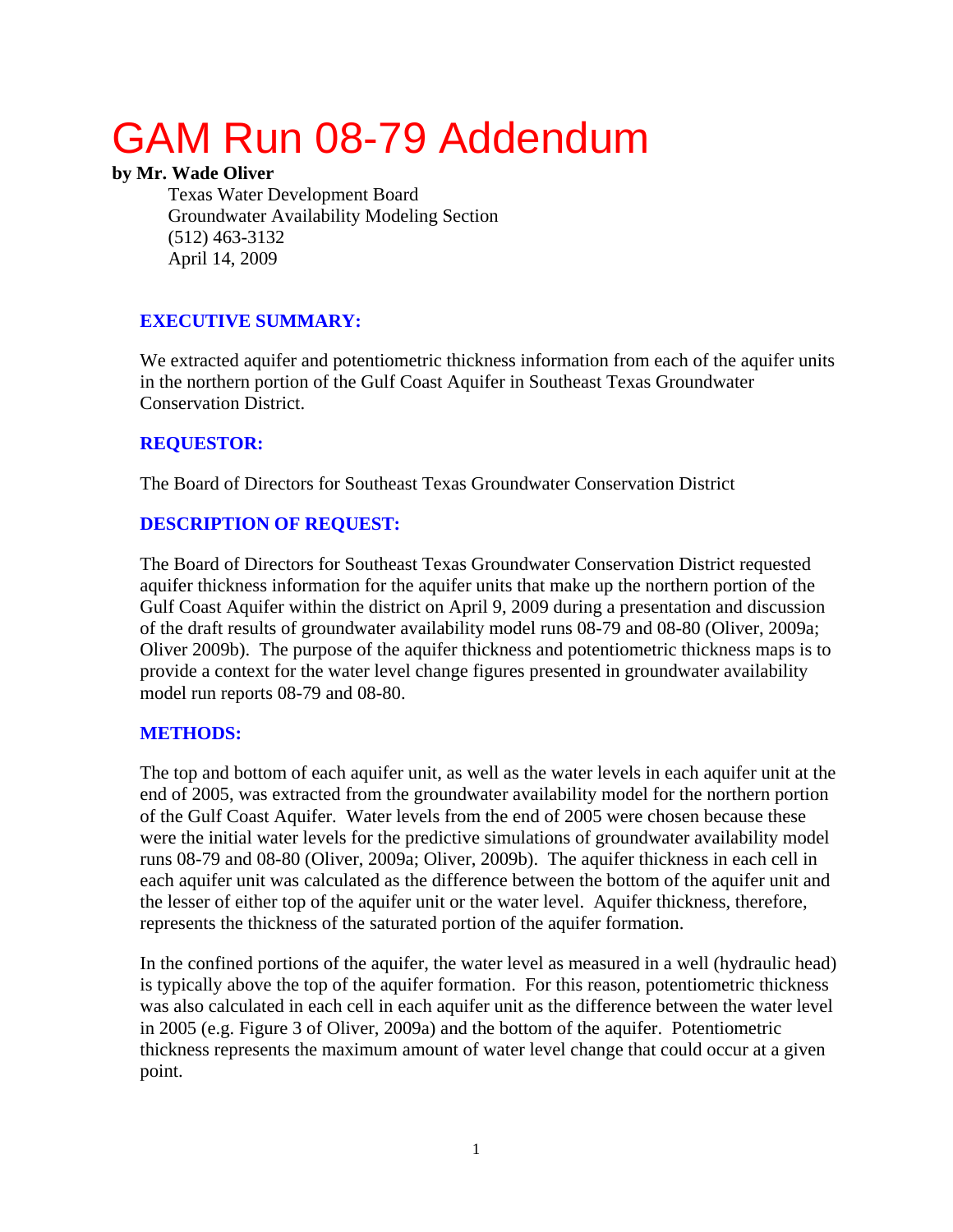## **PARAMETERS AND ASSUMPTIONS:**

The parameters and assumptions are described below:

- We used Version 2.01 of the groundwater availability model for the northern portion of the Gulf Coast Aquifer. See Kasmarek and Robinson (2004) and Kasmarek and others (2005) for assumptions and limitations of the model.
- The model includes four layers representing the Chicot Aquifer (Layer 1), the Evangeline Aquifer (Layer 2), the Burkeville Confining Unit (Layer 3), and the Jasper Aquifer (Layer 4).
- See groundwater availability model run reports 08-79 and 08-80 for parameters and assumptions for the model runs (Oliver, 2009a; Oliver, 2009b).

#### **RESULTS:**

The aquifer thicknesses of the Chicot, Evangeline, and Jasper aquifer units of the northern portion of the Gulf Coast Aquifer are presented in Figures 1, 2, and 3, respectively. The potentiometric thicknesses of the same units are presented in Figures 4, 5, and 6, respectively. In general the aquifer thicknesses and potentiometric thicknesses are lower near the outcrop areas of the aquifers (northern boundary in the district) and increase toward the south.

#### **REFERENCES:**

- Kasmarek, M.C., and Robinson, J.L., 2004, Hydrogeology and simulation of groundwater flow and land-surface subsidence in the northern part of the Gulf Coast aquifer system, Texas: U.S. Geological Survey Scientific Investigations Report 2004-5102, 111 p.
- Kasmarek, M.C., Reece, B.D., and Houston, N.A., 2005, Evaluation of groundwater flow and land-surface subsidence caused by hypothetical withdrawals in the northern part of the northern part of the Gulf Coast aquifer system, Texas: U.S. Geological Survey Scientific Investigations Report 2005-5024, 70 p.
- Oliver, W., 2009a, GAM run 08-79: Texas Water Development Board, GAM Run 08-79 Report, 18 p.
- Oliver, W., 2009b, GAM run 08-80: Texas Water Development Board, GAM Run 08-80 Report, 18 p.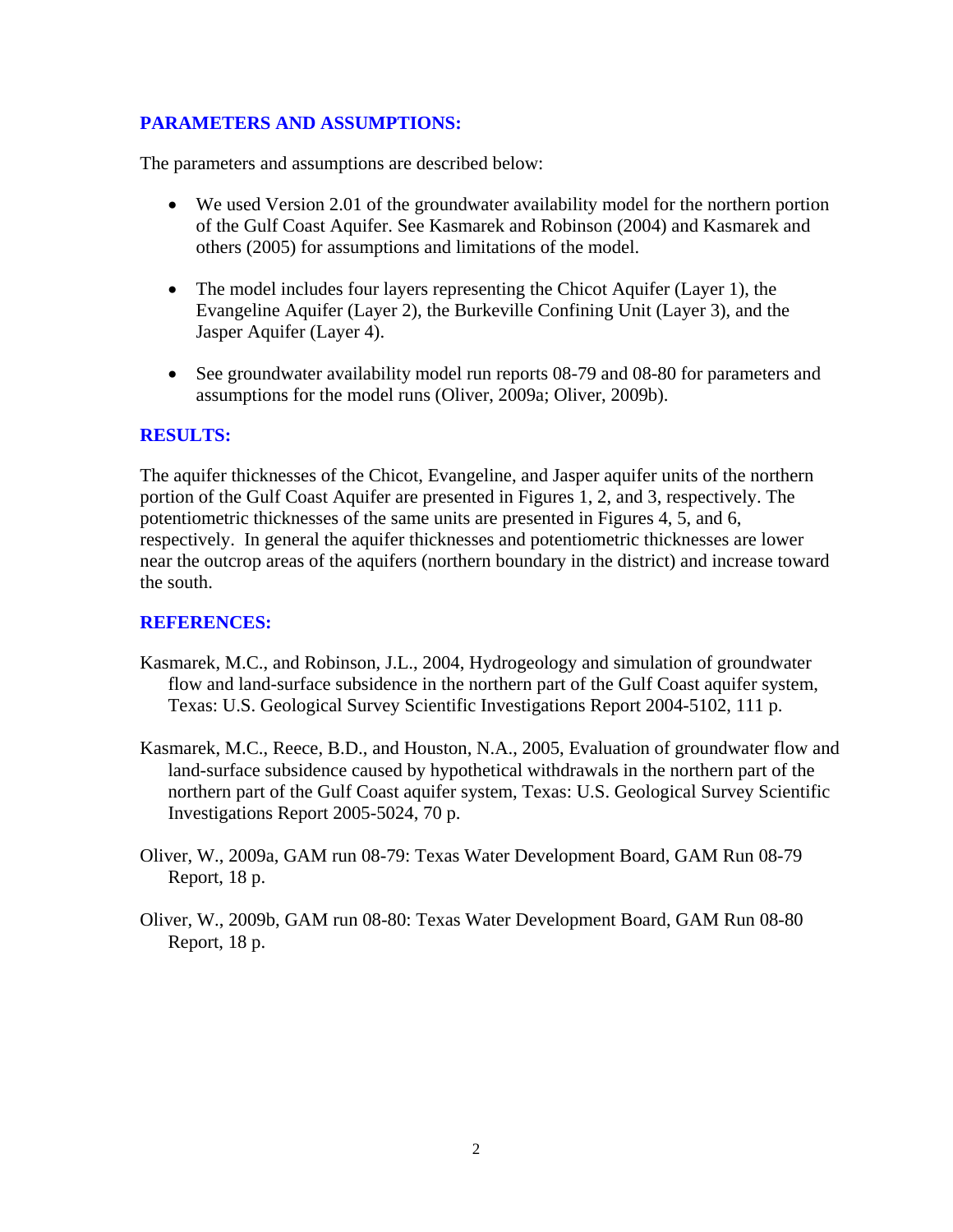

 Cynthia K. Ridgeway is Manager of the Groundwater Availability Modeling Section and is responsible for oversight of work performed by employees under her direct supervision. The seal appearing on this document was authorized by Cynthia K. Ridgeway, P.G., on April 14, 2009.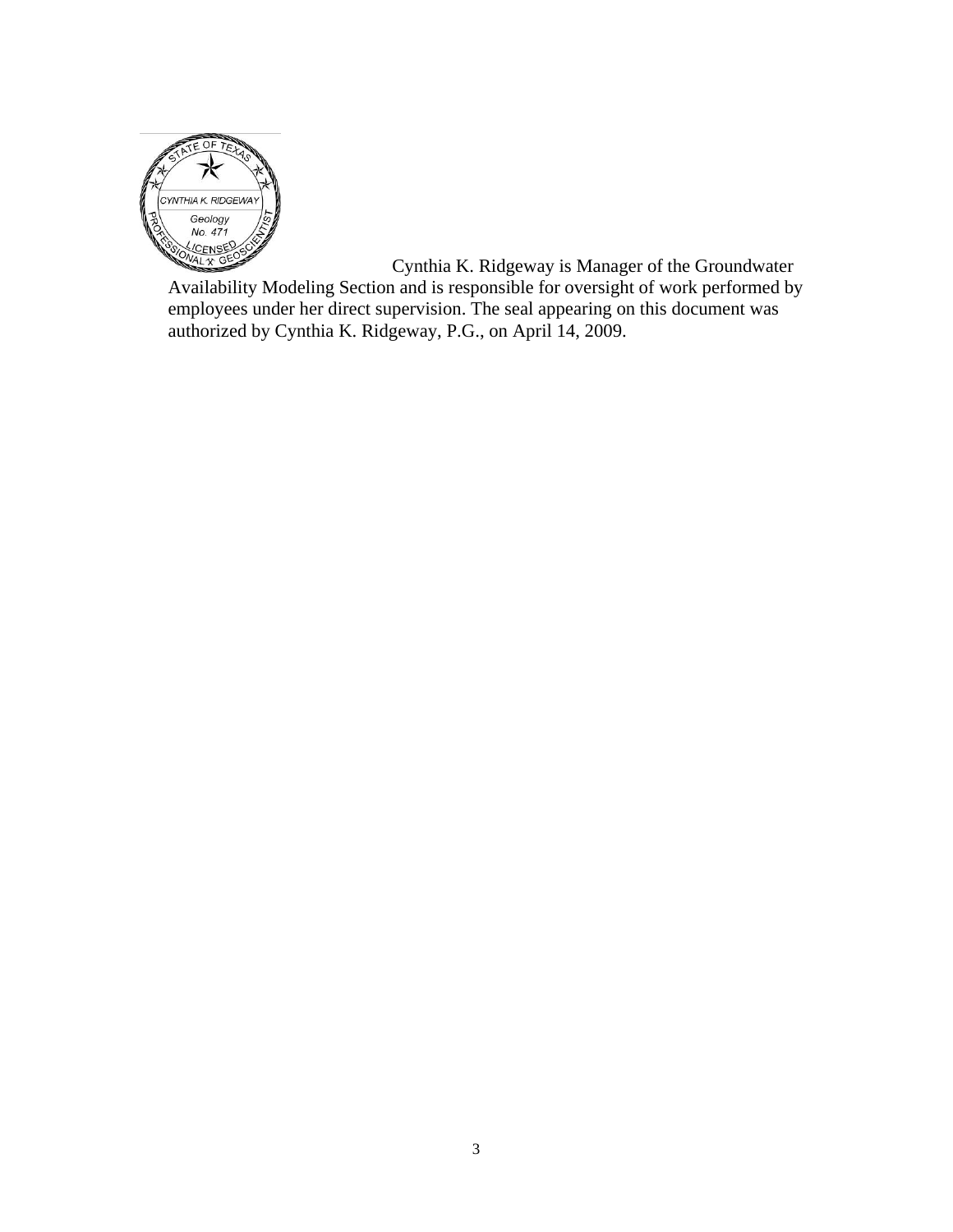

Figure 1. Thickness of the Chicot Aquifer portion of the Gulf Coast Aquifer at the beginning of the predictive groundwater availability model runs described in Oliver, 2009a and Oliver, 2009b. Thickness values are in feet. Contour interval is 50 feet. Black areas indicate model grid cells that are dry. The black border indicates the boundary of the district.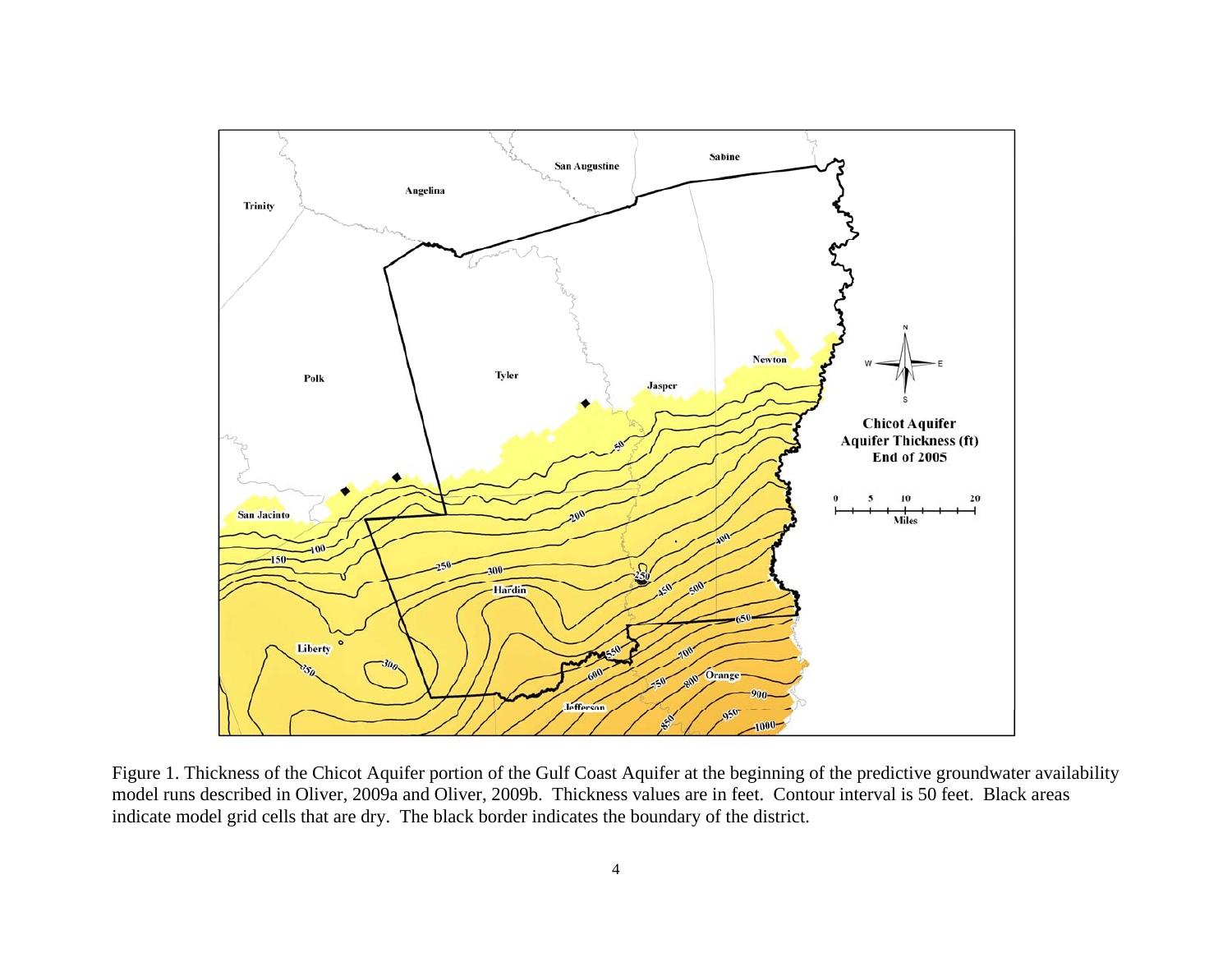

Figure 2. Thickness of the Evangeline Aquifer portion of the Gulf Coast Aquifer at the beginning of the predictive groundwater availability model runs described in Oliver, 2009a and Oliver, 2009b. Thickness values are in feet. Contour interval is 100 feet. The black border indicates the boundary of the district.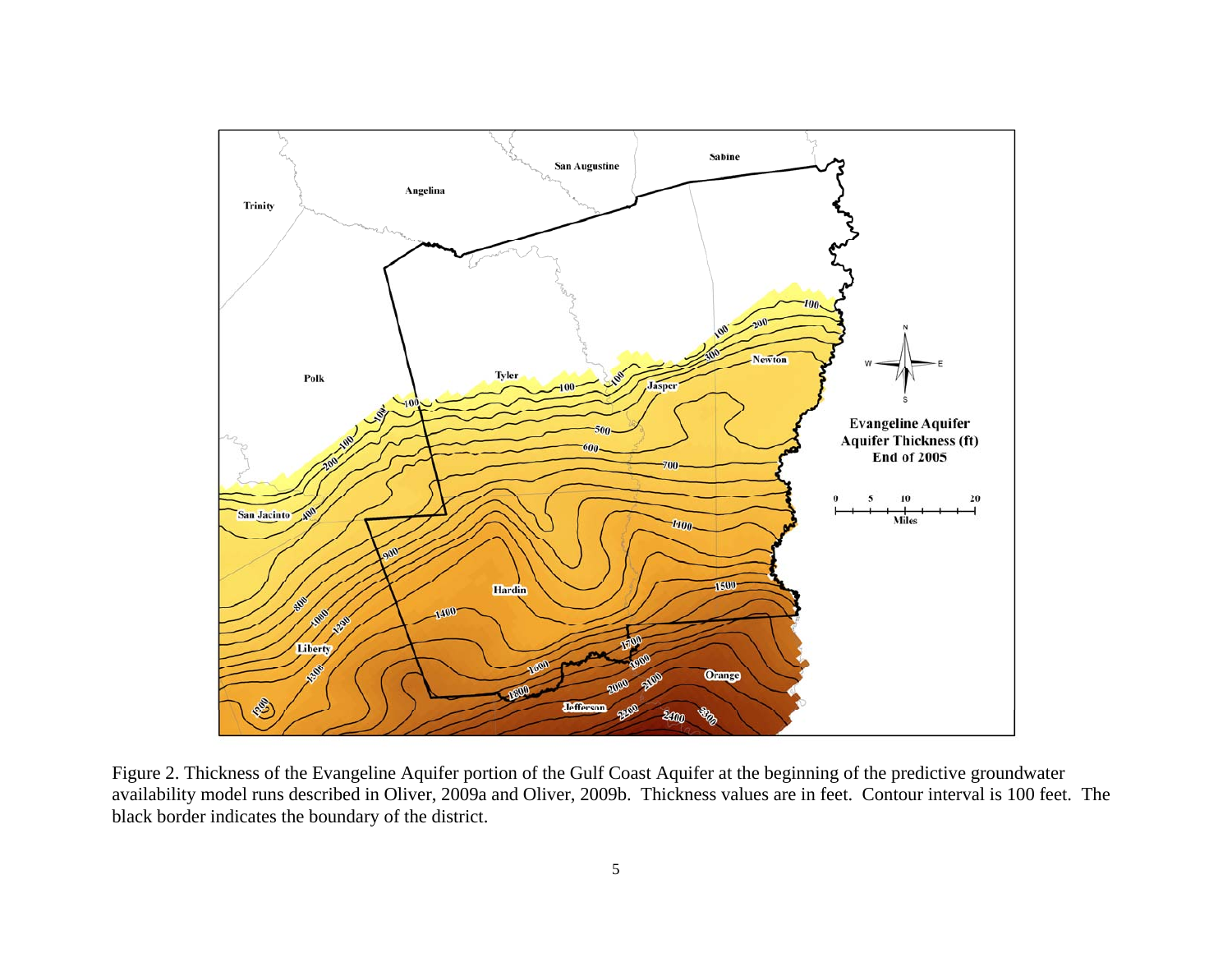

Figure 3. Thickness of the Jasper Aquifer portion of the Gulf Coast Aquifer at the beginning of the predictive groundwater availability model runs described in Oliver, 2009a and Oliver, 2009b. Thickness values are in feet. Contour interval is 100 feet. The black border indicates the boundary of the district.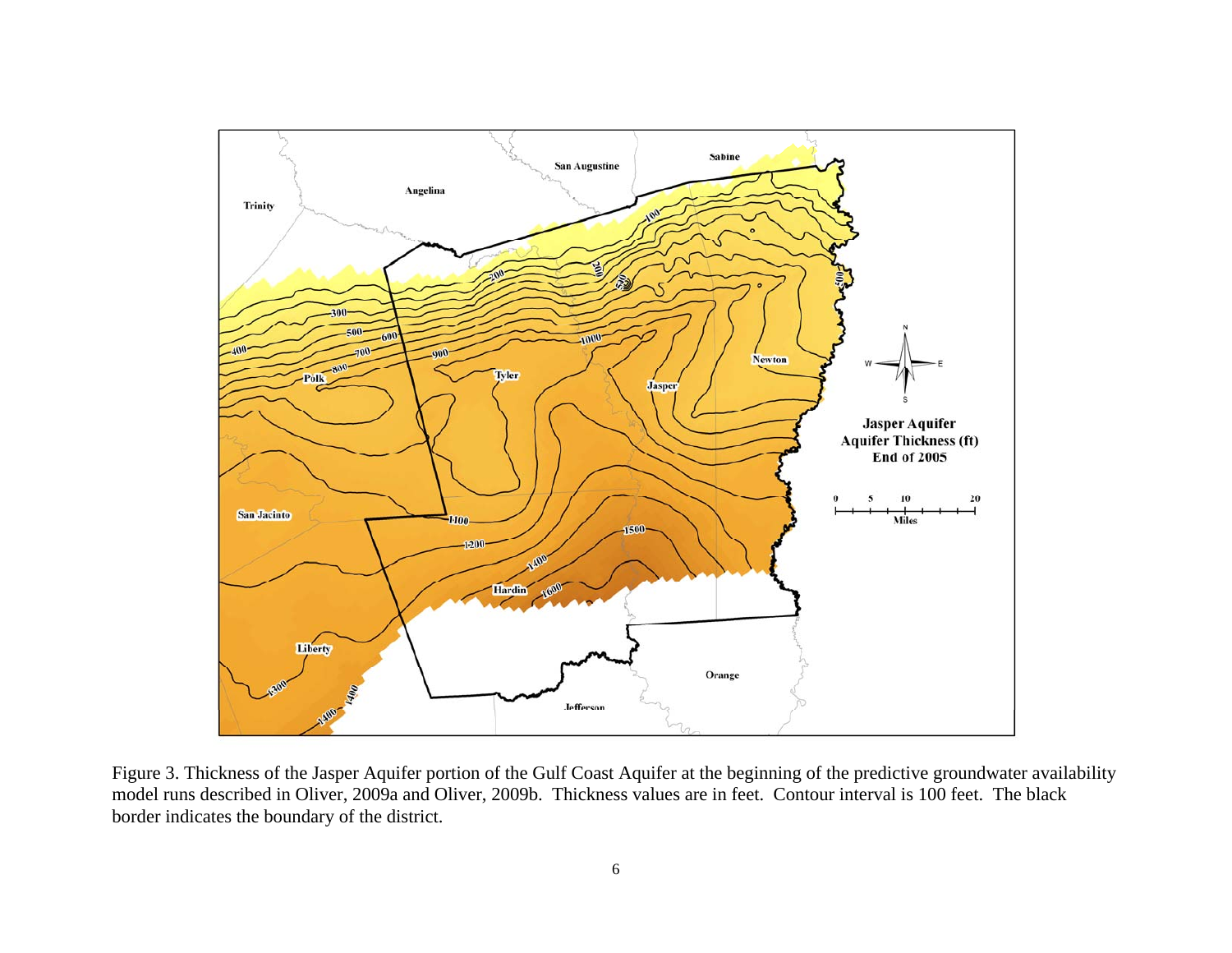

Figure 4. Potentiometric thickness of the Chicot Aquifer portion of the Gulf Coast Aquifer at the beginning of the predictive groundwater availability model runs described in Oliver, 2009a and Oliver, 2009b. Thickness values are in feet. Contour interval is 50 feet. Black areas indicate model grid cells that are dry. The black border indicates the boundary of the district.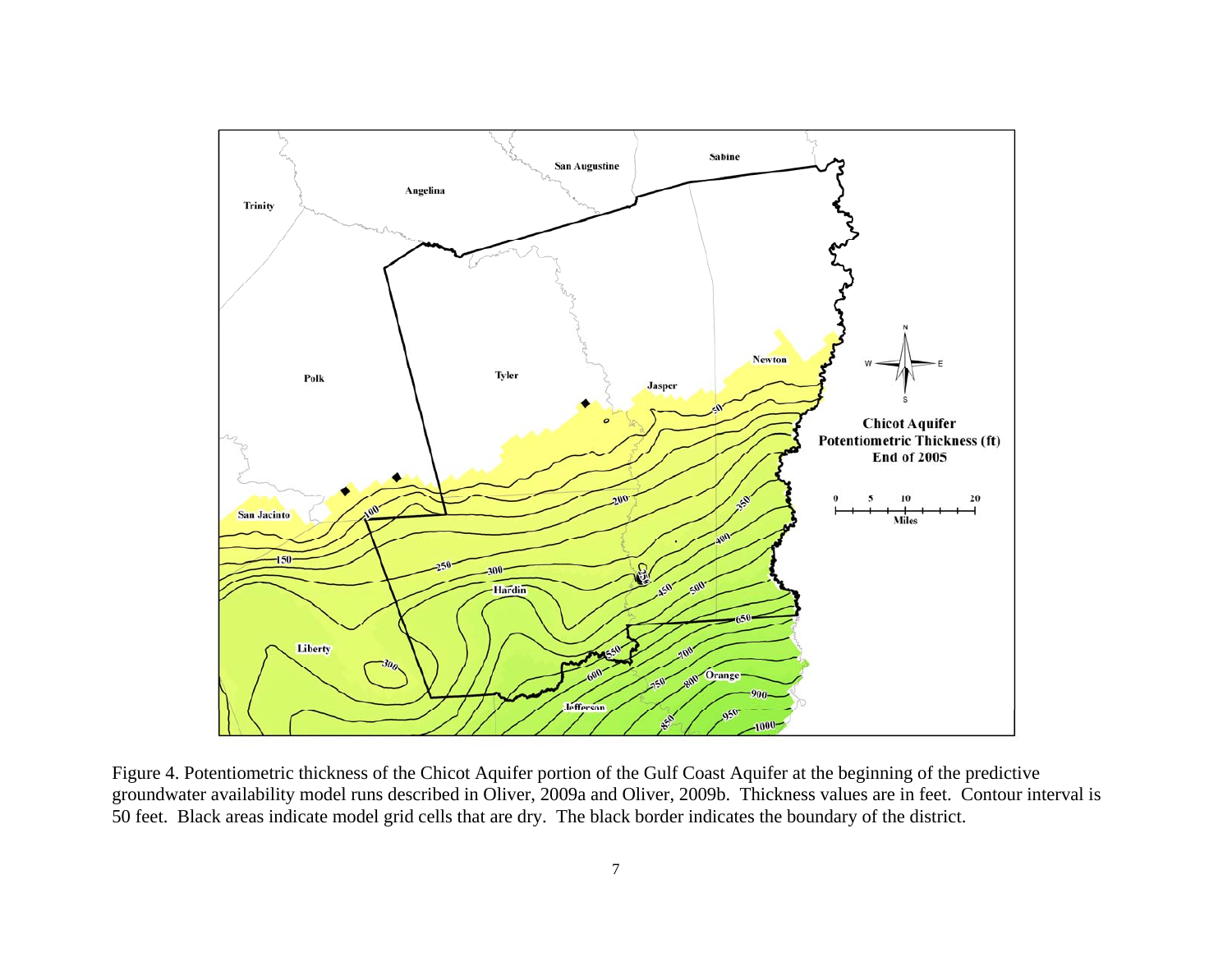

Figure 5. Potentiometric thickness of the Evangeline Aquifer portion of the Gulf Coast Aquifer at the beginning of the predictive groundwater availability model runs described in Oliver, 2009a and Oliver, 2009b. Thickness values are in feet. Contour interval is 100 feet. The black border indicates the boundary of the district.